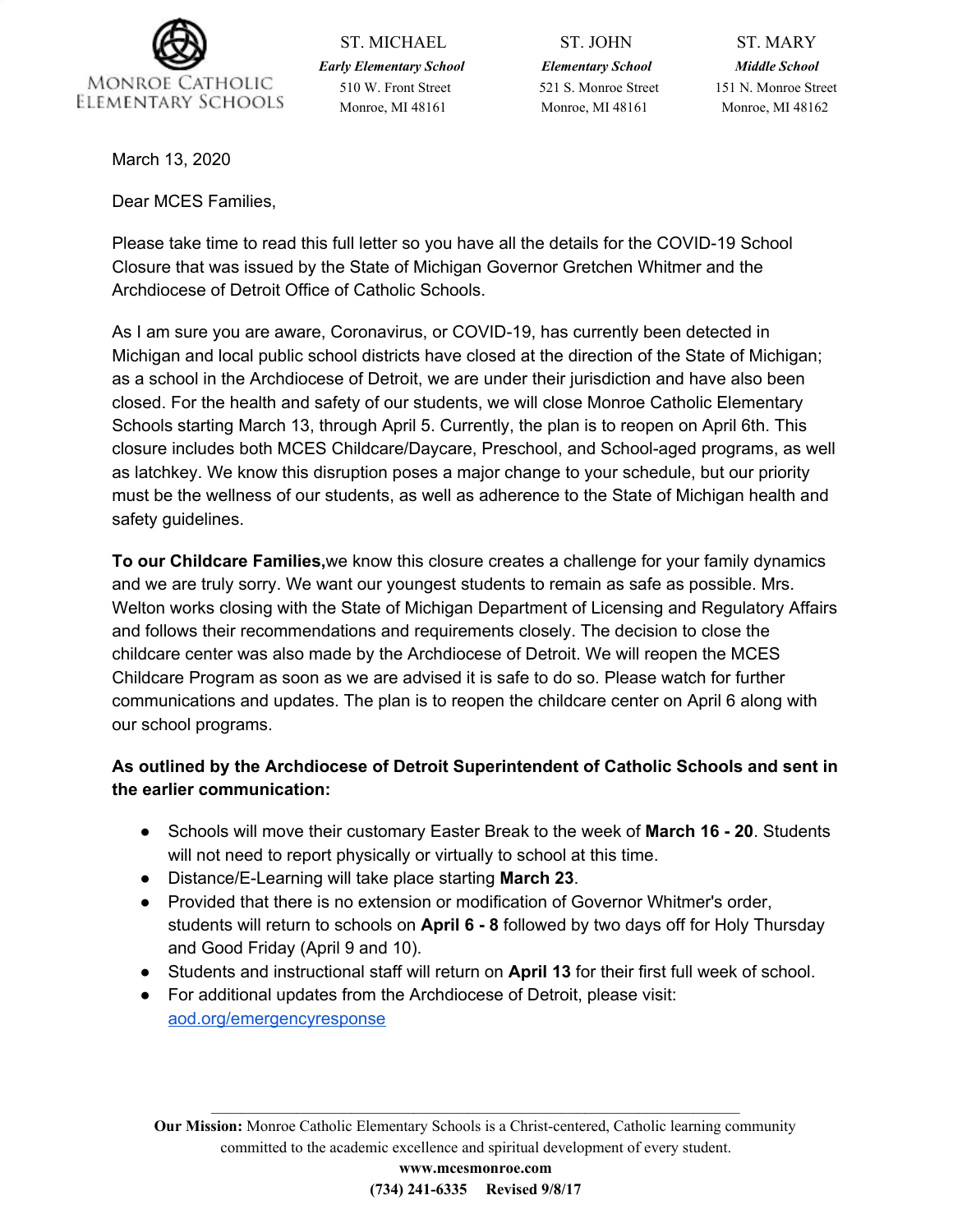

*Early Elementary School Elementary School Middle School* 510 W. Front Street 521 S. Monroe Street 151 N. Monroe Street Monroe, MI 48161 Monroe, MI 48161 Monroe, MI 48162

ST. MICHAEL ST. JOHN ST. MARY

# **For all of our Preschool and School-Aged Families:**

While students are home during this period, our teaching staff will continue instruction in a distance learning format. This program is outlined below.

- MCES Families will receive a daily email from myself. Included in this email will be a link to a Google Form to "take attendance" daily. Please fill this out for each of your children in preschool and older.
	- Also included in this email will be other pertinent information for the day.
- We have created a landing page for all the online resources. Please bookmark the following page: <https://www.mcesmonroe.com/online-learning.html>
- Mrs. Welton will be working on adjusting latchkey statements for families who utilize the program. If you have already made your March payment, a credit will be on your April statement. If you have not made your payment yet, new statements will be sent early next week via email.

# **For St. Michael Campus students in Preschool, Young 5s, Kindergarten & 1st Grade:**

- You will receive a packet of worksheets and activities. **Please plan to pick up this packet and necessary materials anytime between 7:00 am and 3:30 pm on Tuesday, March 17.** Access to classrooms will not be available, as the classrooms have been cleaned.
- Read for 15-20 minutes daily.
- Please check your child's teacher's classroom website for activities, available here: <https://www.mcesmonroe.com/faculty--staff.html>
- Students in Young 5s and up have access to Ascend Math and many teachers are asking students to participate in this program. Here is the link: <https://www.myascendmath.com/Ascend/login.htm>

## **For St. John Campus students in 2nd, 3rd & 4th Grade:**

- 2nd & 3rd Grade: You will receive a packet of worksheets and activities.**Please plan to pick up this packet and necessary materials anytime between 7:00 am and 3:30 pm on Tuesday, March 17.**Access to classrooms will not be available, as the classrooms have been cleaned.
- 4th Grade, please plan to pick up your materials at the same time; your teachers will provide assignments and activities on their classroom websites.
- Read daily for at least 20 minutes.

**Our Mission:** Monroe Catholic Elementary Schools is a Christ-centered, Catholic learning community committed to the academic excellence and spiritual development of every student.

 $\mathcal{L}_\mathcal{L} = \mathcal{L}_\mathcal{L} = \mathcal{L}_\mathcal{L} = \mathcal{L}_\mathcal{L} = \mathcal{L}_\mathcal{L} = \mathcal{L}_\mathcal{L} = \mathcal{L}_\mathcal{L} = \mathcal{L}_\mathcal{L} = \mathcal{L}_\mathcal{L} = \mathcal{L}_\mathcal{L} = \mathcal{L}_\mathcal{L} = \mathcal{L}_\mathcal{L} = \mathcal{L}_\mathcal{L} = \mathcal{L}_\mathcal{L} = \mathcal{L}_\mathcal{L} = \mathcal{L}_\mathcal{L} = \mathcal{L}_\mathcal{L}$ 

**www.mcesmonroe.com (734) 241-6335 Revised 9/8/17**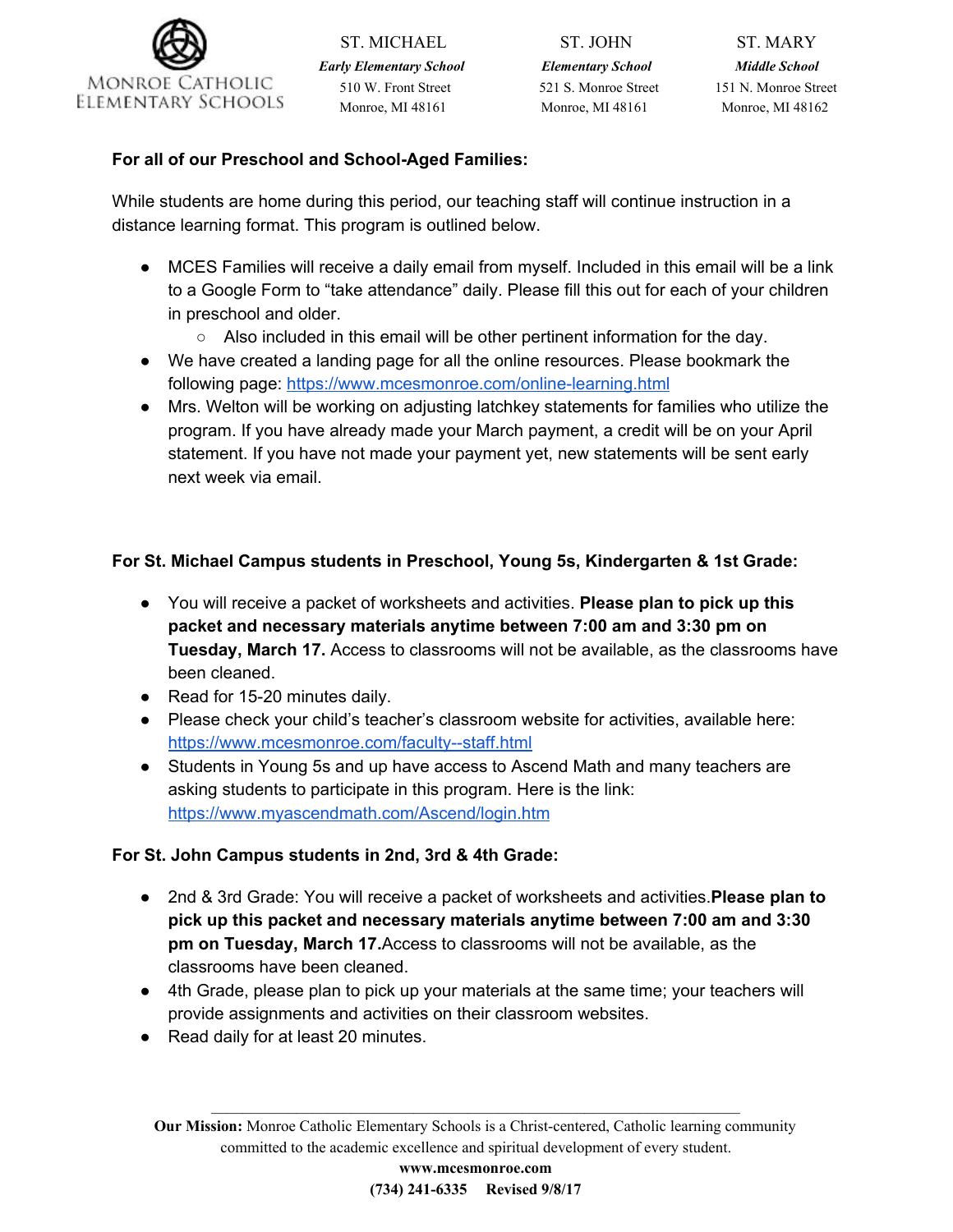

ST. MICHAEL ST. JOHN ST. MARY *Early Elementary School Elementary School Middle School* 510 W. Front Street 521 S. Monroe Street 151 N. Monroe Street Monroe, MI 48161 Monroe, MI 48161 Monroe, MI 48162

- Teachers will post videos and activities daily on their classroom websites, found here: <https://www.mcesmonroe.com/faculty--staff.html>
- Students should log into Ascend Math daily to practice their math facts and participate in assigned activities: <https://www.myascendmath.com/Ascend/login.htm>

### **For St. Mary Campus students in 5th, 6th, 7th & 8th Grade:**

- **Students will have access to their lockers between 8:00 am and 3:30 pm on Monday, March 16 and Tuesday, March 17**. Classroom access will be restricted.
- Each teacher has set up a Google Classroom and all students have a Gmail account. This Gmail account has been linked to your child's Google Classroom. Google classroom allows your children to interact with their teacher from home. Teachers will share assignments with the students using this platform.
- Students should also check their teachers' classroom websites for videos, links and other information to assist them in their learning.
	- All teachers' website and email contact information can be found here: <https://www.mcesmonroe.com/faculty--staff.html>
- Reading is vital: please read for 20-30 minutes daily.

# **Technology (2nd grade and up only)**

We know some families may need additional technology to allow their children to participate in these online programs. If you need to borrow a Chromebook, we have some available. Please fill out the following survey and we can check one out for you on Tuesday, March 17th during the packet/materials collection. <https://forms.gle/ZCYF31zEeZNNnduv8>

Teachers will do all they can to ensure they provide you with activities and assignments that are meaningful. If you have any questions about the activities, please email your child's teacher. As mentioned above, we have created a landing page for all the online resources. Please bookmark the following page: <https://www.mcesmonroe.com/online-learning.html>

## **The MCES Auction**

As with many other large gatherings, the MCES Auction will not be held on Saturday, March 21st. I am currently working on an alternative date later in the year and thank you for your patience with this matter. I want to take a moment to thank Michelle Leicht and the incredible Auction Committee for the energy they have put into the event and look forward to seeing everyone at the rescheduled date!

#### **Other Events**

● All co- and extracurricular events are cancelled until further notice.

**Our Mission:** Monroe Catholic Elementary Schools is a Christ-centered, Catholic learning community committed to the academic excellence and spiritual development of every student.

 $\mathcal{L}_\mathcal{L} = \mathcal{L}_\mathcal{L} = \mathcal{L}_\mathcal{L} = \mathcal{L}_\mathcal{L} = \mathcal{L}_\mathcal{L} = \mathcal{L}_\mathcal{L} = \mathcal{L}_\mathcal{L} = \mathcal{L}_\mathcal{L} = \mathcal{L}_\mathcal{L} = \mathcal{L}_\mathcal{L} = \mathcal{L}_\mathcal{L} = \mathcal{L}_\mathcal{L} = \mathcal{L}_\mathcal{L} = \mathcal{L}_\mathcal{L} = \mathcal{L}_\mathcal{L} = \mathcal{L}_\mathcal{L} = \mathcal{L}_\mathcal{L}$